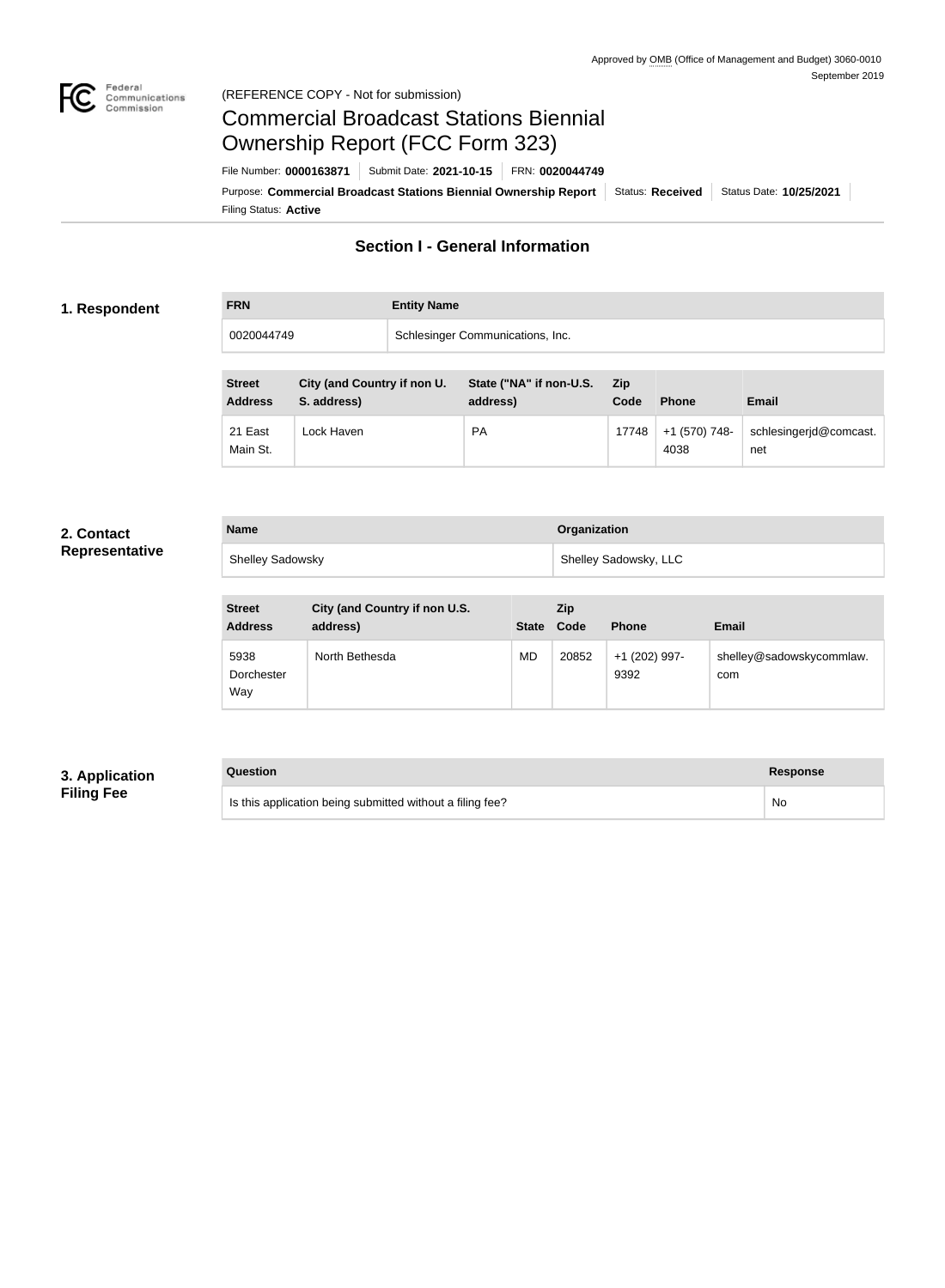| <b>Fees</b> | <b>Application Type</b> | <b>Form Number</b> | <b>Fee Code</b> | Quantity | <b>Fee Amount</b> | <b>Subtotal</b> |
|-------------|-------------------------|--------------------|-----------------|----------|-------------------|-----------------|
|             | Biennial                | Form 323           | MAR             | ు        | 85                | \$425.00        |
|             |                         |                    |                 |          | Total             | \$425.00        |

### **4. Nature of Respondent**

| (a) Provide the following information about the Respondent: |                        |
|-------------------------------------------------------------|------------------------|
| <b>Relationship to stations/permits</b>                     | Licensee               |
| <b>Nature of Respondent</b>                                 | For-profit corporation |

**(b) Provide the following information about this report:**

| <b>Purpose</b> | Biennial                                                                                                                                                                               |
|----------------|----------------------------------------------------------------------------------------------------------------------------------------------------------------------------------------|
| "As of" date   | 10/01/2021                                                                                                                                                                             |
|                | When filing a biennial ownership report or validating<br>and resubmitting a prior biennial ownership report, this<br>date must be Oct. 1 of the year in which this report is<br>filed. |

#### **5. Licensee(s) and Station(s)**

#### **Respondent is filing this report to cover the following Licensee(s) and station(s):**

| Licensee/Permittee Name          | <b>FRN</b> |
|----------------------------------|------------|
| Schlesinger Communications, Inc. | 0020044749 |

| Fac. ID No. | <b>Call Sign</b> | <b>City</b>        | <b>State</b> | <b>Service</b> |
|-------------|------------------|--------------------|--------------|----------------|
| 17317       | <b>WBLF</b>      | <b>BELLEFONTE</b>  | <b>PA</b>    | AM             |
| 37740       | <b>WBPZ</b>      | <b>LOCK HAVEN</b>  | <b>PA</b>    | AM             |
| 37741       | WSQV             | <b>LOCK HAVEN</b>  | <b>PA</b>    | FM             |
| 43880       | <b>WQCK</b>      | <b>PHILIPSBURG</b> | <b>PA</b>    | FM             |
| 49266       | <b>WVSQ</b>      | <b>RENOVO</b>      | <b>PA</b>    | FM             |

## **Section II – Biennial Ownership Information**

#### **1. 47 C.F.R. Section 73.3613 and Other Documents**

Licensee Respondents that hold authorizations for one or more full power television, AM, and/or FM stations should list all contracts and other instruments set forth in 47 C.F.R. Section 73.3613(a) through (c) for the facility or facilities listed on this report. In addition, attributable Local Marketing Agreements (LMAs) and attributable Joint Sales Agreements (JSAs) must be disclosed by the licensee of the brokering station on its ownership report. If the agreement is an attributable LMA, an attributable JSA, or a network affiliation agreement, check the appropriate box. Otherwise, select "Other." Non-Licensee Respondents, as well as Licensee Respondents that only hold authorizations for Class A television and/or low power television stations, should select "Not Applicable" in response to this question.

| <b>Document Information</b>           |                                                                                |  |
|---------------------------------------|--------------------------------------------------------------------------------|--|
| Description of contract or instrument | Articles of Incorporation of Schlesinger Communications, Inc.                  |  |
| Parties to contract or instrument     | Schlesinger Communications, Inc. -- filed with<br>Commonwealth of Pennsylvania |  |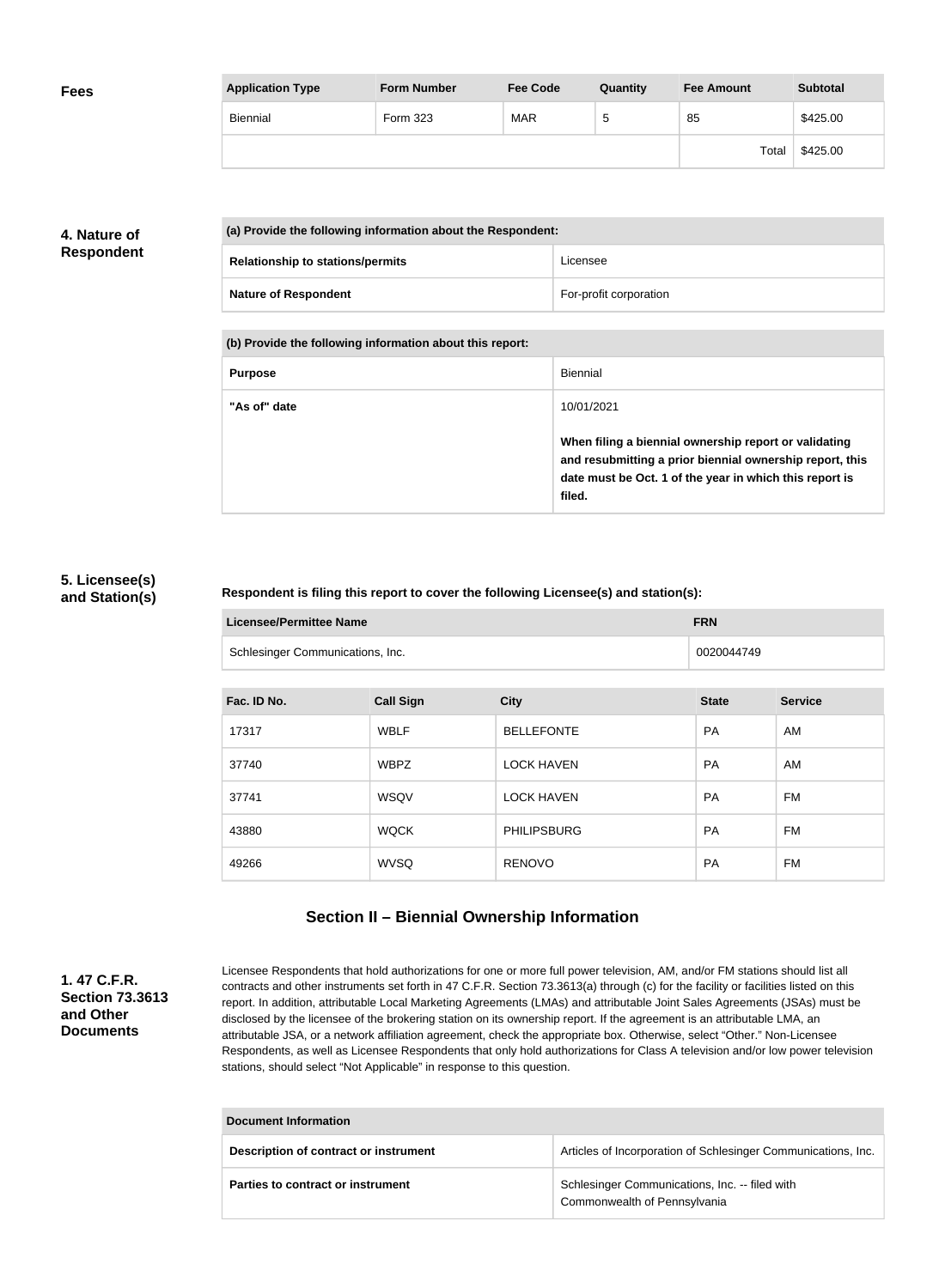| Date of execution                               | 07/2010                                      |
|-------------------------------------------------|----------------------------------------------|
| Date of expiration                              | No expiration date                           |
| <b>Agreement type</b><br>(check all that apply) | Other<br>Agreement Type: corporate formation |

| Document Information                            |                                               |  |
|-------------------------------------------------|-----------------------------------------------|--|
| Description of contract or instrument           | By-laws of Schlesinger Communications, Inc.   |  |
| Parties to contract or instrument               | Corporate Shareholders, Directors             |  |
| Date of execution                               | 07/2010                                       |  |
| Date of expiration                              | No expiration date                            |  |
| <b>Agreement type</b><br>(check all that apply) | Other<br>Agreement Type: Corporate governance |  |

#### **2. Ownership Interests**

**(a)** Ownership Interests. This Question requires Respondents to enter detailed information about ownership interests by generating a series of subforms. Answer each question on each subform. The first subform listing should be for the Respondent itself. If the Respondent is not a natural person, also list each of the officers, directors, stockholders, non-insulated partners, non-insulated members, and any other persons or entities with a direct attributable interest in the Respondent pursuant to the standards set forth in 47 C.F.R. Section 73.3555. (A "direct" interest is one that is not held through any intervening companies or entities.) List each interest holder with a direct attributable interest in the Respondent separately.

Leave the percentage of total assets (Equity Debt Plus) field blank for an interest holder unless that interest holder has an attributable interest in the Respondent solely on the basis of the Commission's Equity Debt Plus attribution standard, 47 C.F.R. Section 73.3555, Note 2(i).

In the case of vertical or indirect ownership structures, list only those interests in the Respondent that also represent an attributable interest in the Licensee(s) for which the report is being submitted.

Entities that are part of an organizational structure that includes holding companies or other forms of indirect ownership must file separate ownership reports. In such a structure do not report, or file a separate report for, any interest holder that does not have an attributable interest in the Licensee(s) for which the report is being submitted.

Please see the Instructions for further detail concerning interests that must be reported in response to this question.

The Respondent must provide an FCC Registration Number for each interest holder reported in response to this question. Please see the Instructions for detailed information and guidance concerning this requirement.

| <b>Ownership Information</b> |                                     |                      |
|------------------------------|-------------------------------------|----------------------|
| <b>FRN</b>                   | 0020044749                          |                      |
| <b>Entity Name</b>           | Schlesinger Communications, Inc.    |                      |
| <b>Address</b>               | PO Box                              |                      |
|                              | <b>Street 1</b>                     | 21 East Main St.     |
|                              | <b>Street 2</b>                     |                      |
|                              | <b>City</b>                         | Lock Haven           |
|                              | State ("NA" if non-U.S.<br>address) | PA                   |
|                              | <b>Zip/Postal Code</b>              | 17748                |
|                              | Country (if non-U.S.<br>address)    | <b>United States</b> |
| <b>Listing Type</b>          | Respondent                          |                      |

#### **Ownership Information**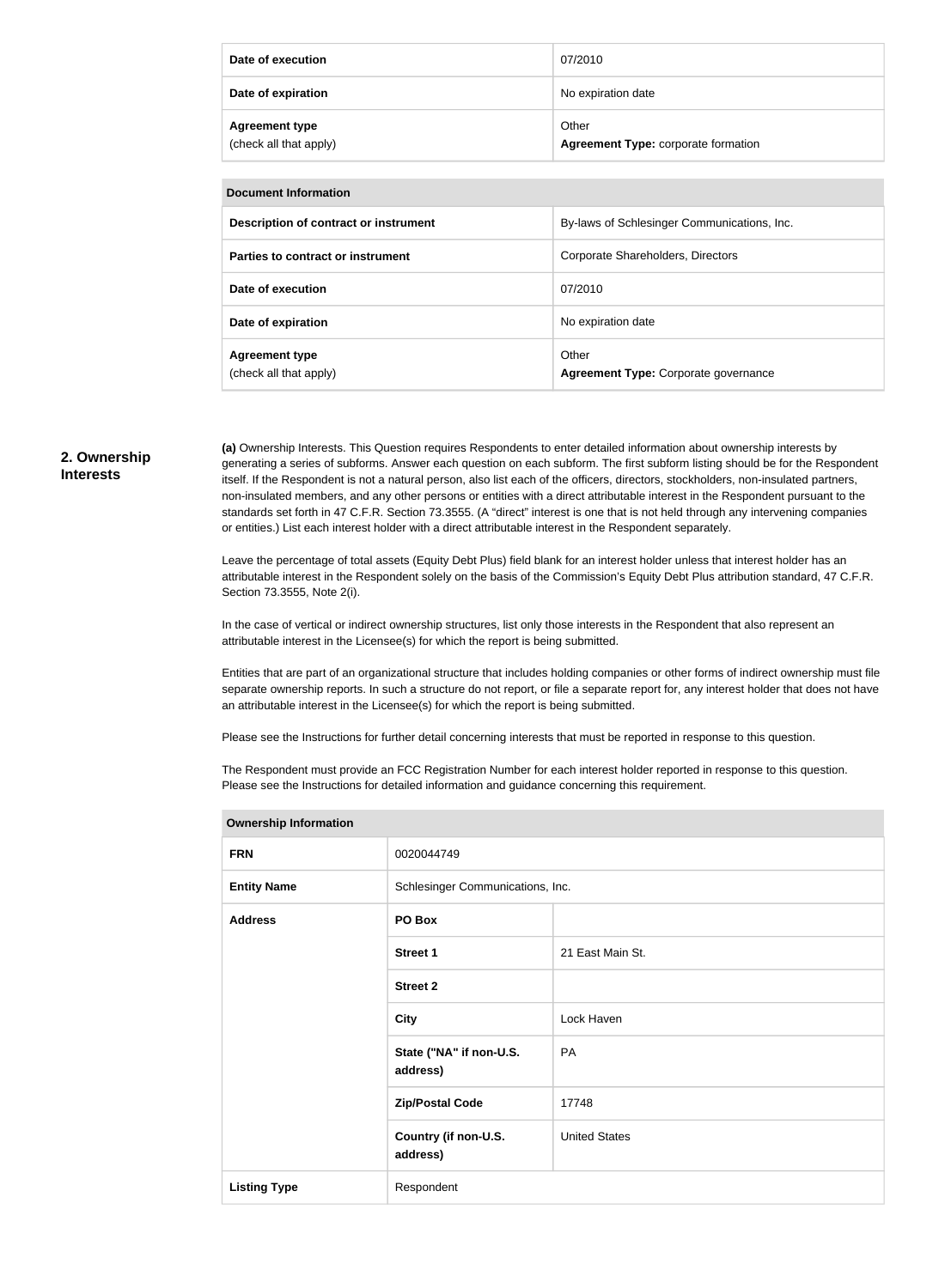| <b>Positional Interests</b><br>(check all that apply)                                                                      | Respondent                                              |         |                             |
|----------------------------------------------------------------------------------------------------------------------------|---------------------------------------------------------|---------|-----------------------------|
| <b>Tribal Nation or Tribal</b><br><b>Entity</b>                                                                            | Interest holder is not a Tribal nation or Tribal entity |         |                             |
| <b>Interest Percentages</b><br>(enter percentage values<br>from 0.0 to 100.0)                                              | Voting                                                  | $0.0\%$ | <b>Jointly Held?</b><br>No. |
|                                                                                                                            | <b>Equity</b>                                           | 0.0%    |                             |
|                                                                                                                            | <b>Total assets (Equity Debt</b><br>Plus)               | $0.0\%$ |                             |
| Does interest holder have an attributable interest in one or more broadcast stations<br>that do not appear on this report? |                                                         | No.     |                             |

#### **Ownership Information**

| <b>FRN</b>                                                                                                                       | 0011329422                                |                        |                            |
|----------------------------------------------------------------------------------------------------------------------------------|-------------------------------------------|------------------------|----------------------------|
|                                                                                                                                  |                                           |                        |                            |
| <b>Name</b>                                                                                                                      | Jeffry O. Schlesinger                     |                        |                            |
| <b>Address</b>                                                                                                                   | PO Box                                    |                        |                            |
|                                                                                                                                  | <b>Street 1</b>                           | 21 E. Main St.         |                            |
|                                                                                                                                  | <b>Street 2</b>                           |                        |                            |
|                                                                                                                                  | <b>City</b>                               | Lock Haven             |                            |
|                                                                                                                                  | State ("NA" if non-U.S.<br>address)       | PA                     |                            |
|                                                                                                                                  | <b>Zip/Postal Code</b>                    | 17745                  |                            |
|                                                                                                                                  | Country (if non-U.S.<br>address)          | <b>United States</b>   |                            |
| <b>Listing Type</b>                                                                                                              | Other Interest Holder                     |                        |                            |
| <b>Positional Interests</b><br>(check all that apply)                                                                            | Officer, Director, Stockholder            |                        |                            |
| Citizenship, Gender,                                                                                                             | <b>Citizenship</b>                        | <b>US</b>              |                            |
| <b>Ethnicity, and Race</b><br><b>Information (Natural</b>                                                                        | Gender                                    | Male                   |                            |
| <b>Persons Only)</b>                                                                                                             | <b>Ethnicity</b>                          | Not Hispanic or Latino |                            |
|                                                                                                                                  | Race                                      | White                  |                            |
| <b>Interest Percentages</b><br>(enter percentage values<br>from 0.0 to 100.0)                                                    | Voting                                    | 50.0%                  | <b>Jointly Held?</b><br>No |
|                                                                                                                                  | <b>Equity</b>                             | 50.0%                  |                            |
|                                                                                                                                  | <b>Total assets (Equity Debt</b><br>Plus) |                        |                            |
| Does interest holder have an attributable interest in one or more broadcast stations<br>No<br>that do not appear on this report? |                                           |                        |                            |

**Ownership Information**

| <b>FRN</b>  | 0020287017       |
|-------------|------------------|
| <b>Name</b> | Mark Schlesinger |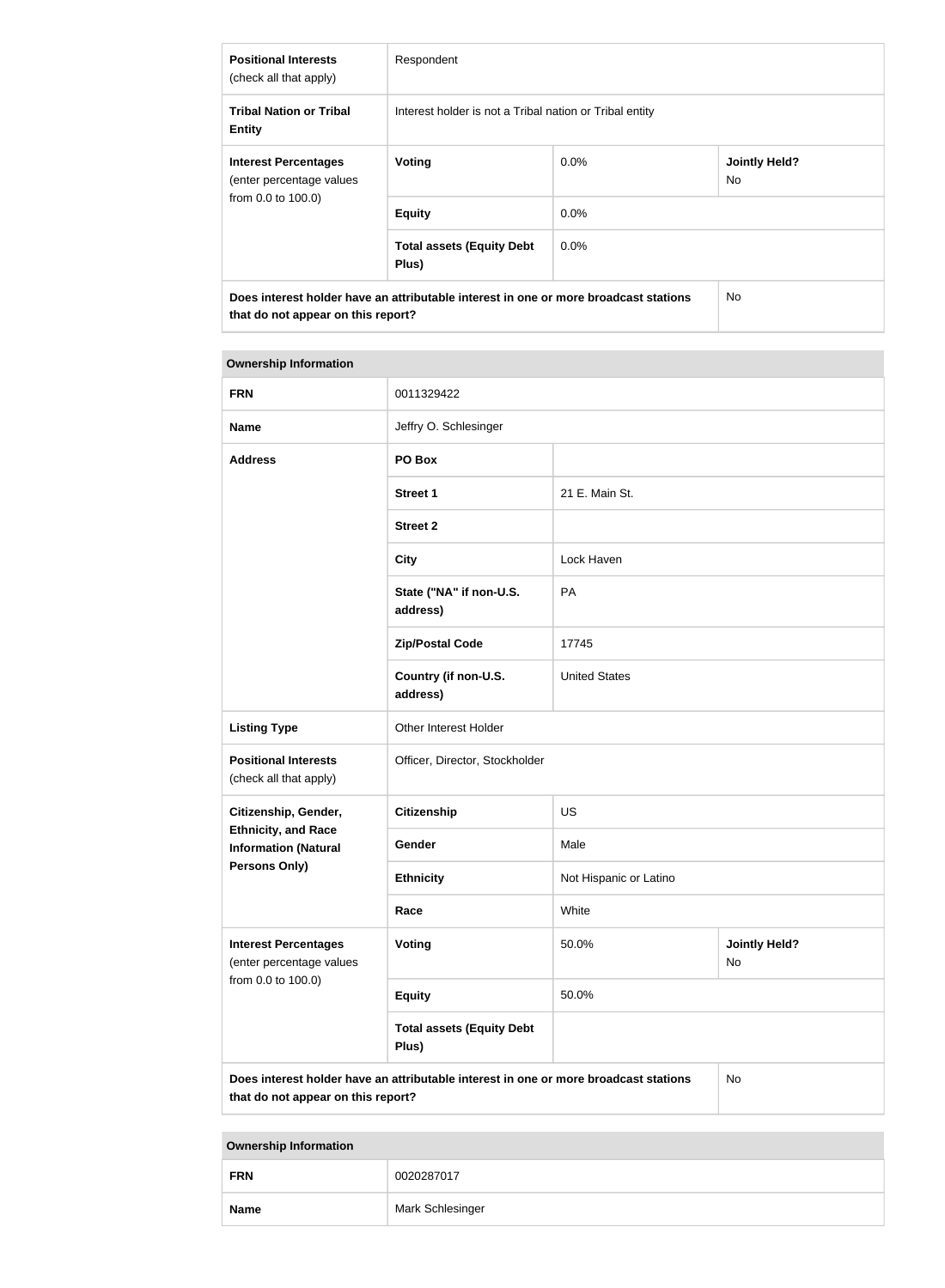| <b>Address</b>                                                                                                                          | PO Box                                                                              |                        |                            |  |
|-----------------------------------------------------------------------------------------------------------------------------------------|-------------------------------------------------------------------------------------|------------------------|----------------------------|--|
|                                                                                                                                         | <b>Street 1</b>                                                                     | 21 E. Main St.         |                            |  |
|                                                                                                                                         | <b>Street 2</b>                                                                     |                        |                            |  |
|                                                                                                                                         | <b>City</b>                                                                         | Lock Haven             |                            |  |
|                                                                                                                                         | State ("NA" if non-U.S.<br>address)                                                 | PA                     |                            |  |
|                                                                                                                                         | <b>Zip/Postal Code</b>                                                              | 17745                  |                            |  |
|                                                                                                                                         | Country (if non-U.S.<br>address)                                                    | <b>United States</b>   |                            |  |
| <b>Listing Type</b>                                                                                                                     | <b>Other Interest Holder</b>                                                        |                        |                            |  |
| <b>Positional Interests</b><br>(check all that apply)                                                                                   | Officer, Director, Stockholder                                                      |                        |                            |  |
| Citizenship, Gender,                                                                                                                    | <b>Citizenship</b>                                                                  | <b>US</b>              |                            |  |
| <b>Ethnicity, and Race</b><br><b>Information (Natural</b>                                                                               | Gender                                                                              | Male                   |                            |  |
| Persons Only)                                                                                                                           | <b>Ethnicity</b>                                                                    | Not Hispanic or Latino |                            |  |
|                                                                                                                                         | Race                                                                                | White                  |                            |  |
| <b>Interest Percentages</b><br>(enter percentage values                                                                                 | Voting                                                                              | 50.0%                  | <b>Jointly Held?</b><br>No |  |
| from 0.0 to 100.0)                                                                                                                      | <b>Equity</b>                                                                       | 50.0%                  |                            |  |
|                                                                                                                                         | <b>Total assets (Equity Debt</b><br>Plus)                                           |                        |                            |  |
| Does interest holder have an attributable interest in one or more broadcast stations<br><b>No</b><br>that do not appear on this report? |                                                                                     |                        |                            |  |
|                                                                                                                                         | (b) Respondent certifies that any interests, including equity, financial, or voting |                        | <b>Yes</b>                 |  |

| (b) Respondent certifies that any interests, including equity, financial, or voting | Yes |
|-------------------------------------------------------------------------------------|-----|
| interests, not reported in this filing are non-attributable.                        |     |
| If "No," submit as an exhibit an explanation.                                       |     |
|                                                                                     |     |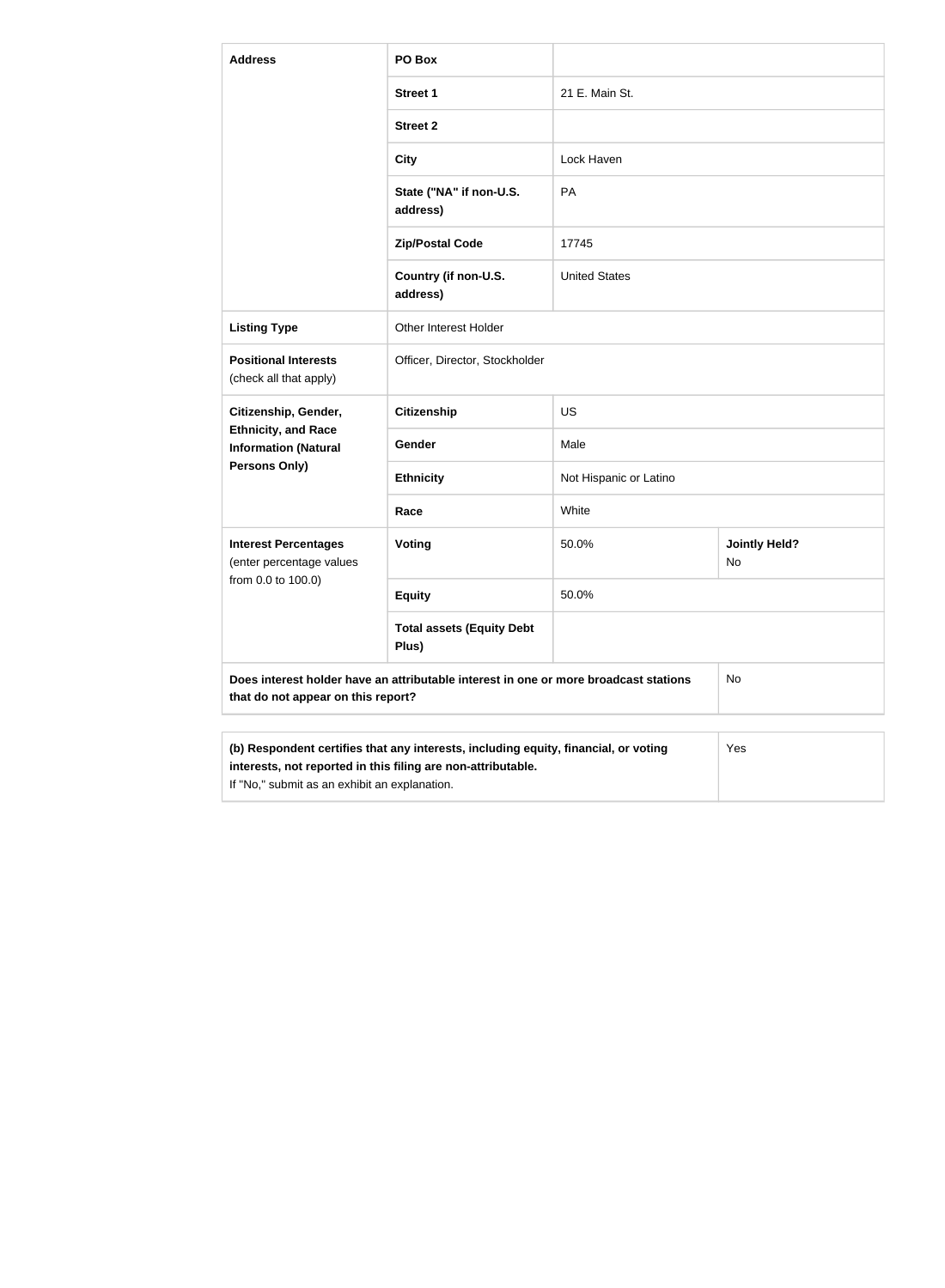

**(d) Are any of the individuals listed as an attributable interest holder in the Respondent married to each other or related to each other as parentchild or as siblings?** Yes

If "Yes," provide the following information for each such the relationship.

| <b>Fallilly INGIALIVIISHIPS</b> |            |             |                      |
|---------------------------------|------------|-------------|----------------------|
| <b>FRN</b>                      | 0020287017 | <b>Name</b> | Mark Schlesinger     |
| <b>FRN</b>                      | 0011329422 | <b>Name</b> | Jeffry O Schlesinger |
| Relationship                    | Siblings   |             |                      |

#### **Family Relationships**

| (e) Is Respondent seeking an attribution exemption for any officer or director with<br>duties wholly unrelated to the Licensee(s)?                                                                  | No. |
|-----------------------------------------------------------------------------------------------------------------------------------------------------------------------------------------------------|-----|
| If "Yes," complete the information in the required fields and submit an Exhibit fully describing<br>that individual's duties and responsibilities, and explaining why that individual should not be |     |
| attributed an interest.                                                                                                                                                                             |     |

Attach a flowchart or similar document showing the Licensee's vertical ownership structure including the Licensee and all entities that have attributable interests in the Licensee. Licensees with a single parent entity may provide a brief explanatory textual Exhibit in lieu of a flowchart or similar document. Licensees without parent entities should so indicate in a textual Exhibit.

**Non-Licensee Respondents should select "N/A" in response to this question.**